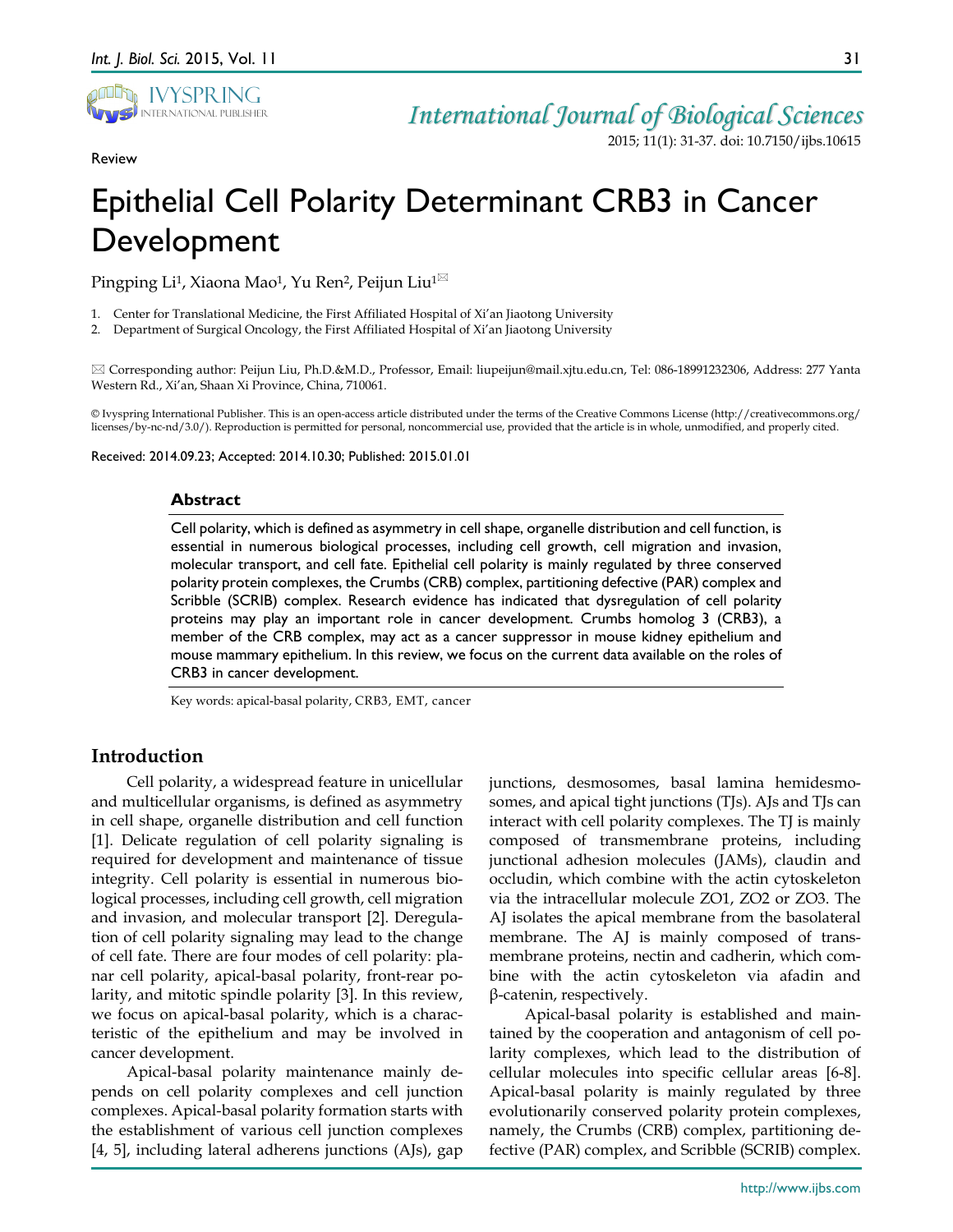The SCRIB complex is composed of Scribble, Discs large (DLG) and Lethal giant larvae (LGL). In epithelia, the SCRIB complex is located basolaterally and is needed for maintenance of the basolateral membrane domain [9-12]. The PAR and CRB complexes have mutually antagonistic relationships with the SCRIB complex. The PAR complex consists of PAR3, PAR6 and atypical protein kinase C (aPKC). It is localized in the TJ of the epithelium and cooperates with the CRB complex in regulating the apical junction formation [13]. The CRB complex consists of the transmembrane protein CRB and the cytoplasmic proteins protein associated with Lin seven 1 (PALS1) and Pals1-associated tight junction protein (PATJ) [14]. Crb, a single-pass type membrane protein, was initially identified in *Drosophila* by Jürgens et al [24, 25]. To date, three vertebrate Crumbs orthologs CRB1, CRB2, and CRB3 have been identified [15]. CRB1 is related to a severe form of degenerative retinitis pigmentosa (RP12) and Leber congenital amaurosis. Diseases associated with CRB2 include Leber congenital amaurosis and cleft lip [16, 17]. CRB3 is considered a cancer suppressor [18]. Of the three CRB proteins, only CRB3 is found to be widely expressed in epithelial cells, which is consistent with the early analystic result of *Drosophila* crb [19].



**Fig.1** Schematic model of cell polarity complexes and cell junction complexes.

## **Structure and distribution of CRB3**

CRB3 is comprised of a short extracellular signal peptide and three large intracellular domains [an FERM-binding domain (FBD), a SH3-binding domain, and a carboxy-terminal PDZ-binding domain (PBD)] (Fig.1). FBD is involved in polarity formation due to its ability to bind to PALS1 and Epb4.1l5 [20, 21]. PBD interacts with the PDZ domains of PALS1 and PAR6 and is also important for polarity formation. Comparatively speaking, it is quite interesting to note that CRB3 is the only human CRB that has a PxxP motif which can bind to the SH3 domain [22-24]. SH3 domain interacts with the transcription factor ZONAB (ZO1-associated nucleic acid-binding protein), a protein that is required for normal cell proliferation [25, 26].

CRB3 includes two splice variants, CRB3A and CRB3B. CRB3A is connected with PALS1 via the ERLI motif at the C terminus of CRB3A, while CRB3B is connected with PALS1 via the CLPI motif at the C terminus of CRB3B; thus the ERLI or CLPI motif is crucial for the formation of the CRB complex [14]. The two splice variants show differential functions in human epithelial cells. CRB3A is found at the plasma membrane and is important for formation of cell junctions and repression of human cancer cell growth. In contrast, CRB3B is localized in the nucleus and plays a specific role in the ciliogenesis and mitotic spindle construction via interacting and colocalizing with importin- $β$  [23, 24, 27-30]. Carcinogenesis is either prevented or delayed when the nuclear localization of CRB3B is disrupted [31].



All CRB homolog proteins (crb, CRB1, CRB2, CRB3A and CRB3B) contain a signal peptide and a FERM binding domain (FBD). Extracellular parts of crb, CRB1 and CRB2 are composed of EGF and Laminin A/G domains. CRB3A and CRB3B have a SH3 binding domain. The PDZ binding domain of crb, CRB1, CRB2 or CRB3A is ended with ERLI, while the PDZ binding domain of CRB3B has a C-terminal sequence ending in CLPI.

CRB3 has been found to be expressed in humans, mice, rats, cows, and dogs, but not in *Drosophila* and *zebrafish* [27]. CRB3 is mainly localized above the TJ, a prime position at the apical membrane of the epithelium [32]. *Drosophila* crb has also been detected in the cytoplasm. The distribution of *Drosophila* crb is regulated by endocytosis [33], exocytosis [21], and the retromer. The retromer is a newly discovered retro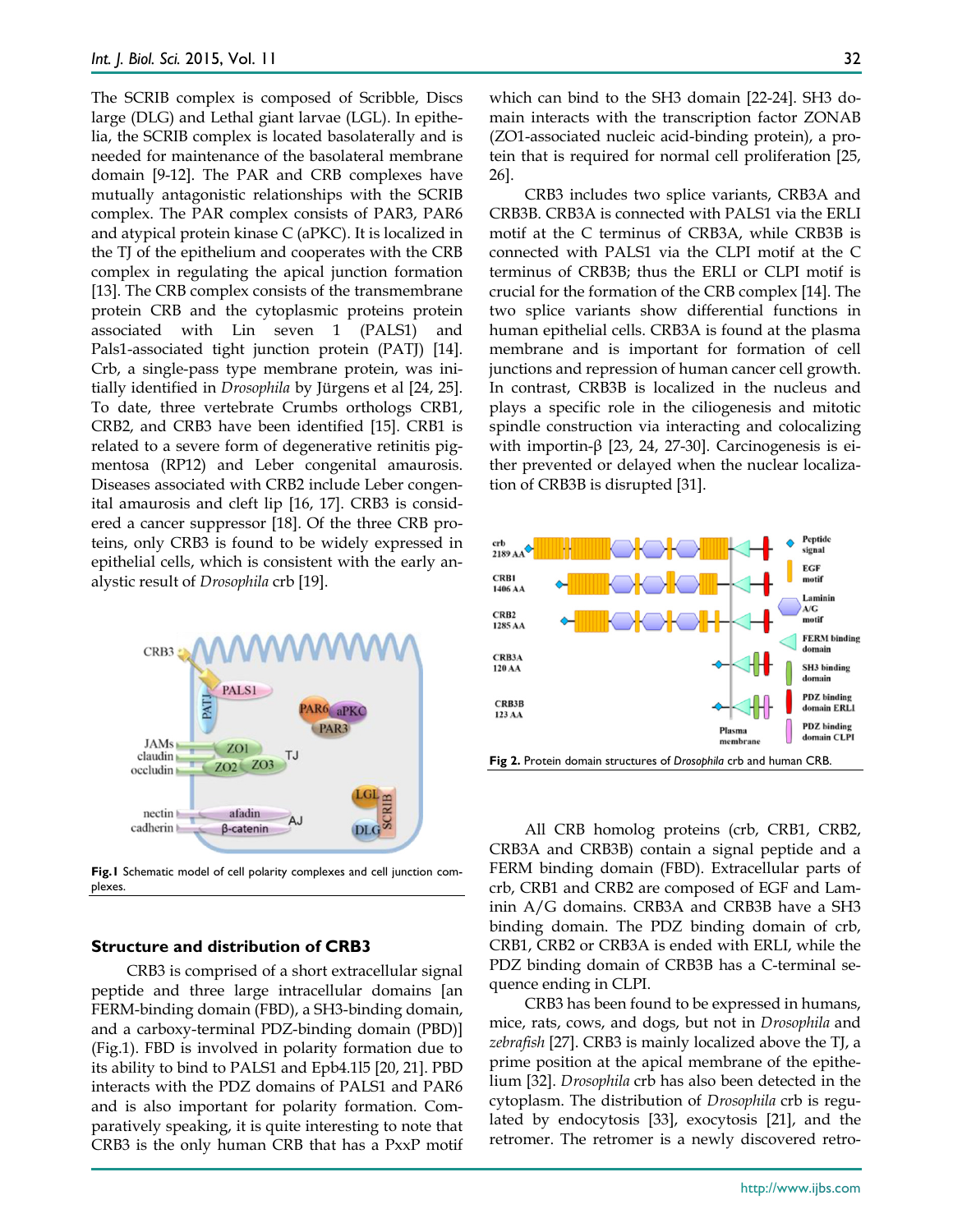grade complex which binds to the intracellular domain of crb via vacuolar protein sorting 35 (VPS35, a major component of the retromer) and recycles crb from endosomes to trans-Golgi network (TGN) in epithelia [34]. Unfortunately, little is known about CBR3 metabolism in mammals. The intracellular domains of crb and CRB3 are highly conserved. Therefore, it is reasonable to presume that CRB3 metabolism may be similar to that of *Drosophila* crb. Further studies are needed to validate this presumption.

#### **CRB3 in apical-basal polarity maintenance**

Eileen L Whiteman found that CRB3 knockout mice died shortly after birth and showed defects in epithelial morphogenesis (cystic kidneys, proteinaceous debris throughout the lungs, villus fusion and apical membrane blebs in intestines) [35]. The results suggest that CRB3 play crucial roles in growth and development of epithelial cells and the establishment and maintenance of apical-basal polarity.

#### **CRB3 links to actin-binding proteins**

During polarization, the CRB complex forms the apical domain by recruiting actin cytoskeleton regulators Moesin and βH-spectrin to the cell membrane [36]. Partners of CRB3 (i.e., Epb4.1l5, PAR6 and PALS1) serve as adaptors linking the CRB3 to the actin cytoskeleton. Lee et al observed an apical redistribution of F-actin and the formation of ectopic F-actin foci in Epb4.1l5 knockout mice [37]. PAR6 interacts with cytoskeleton-related proteins 14.3.3 [38] and Cdc42 [39]. In PALS1-downregulated cells, the pattern of F-actin staining obtained is more diffuse [40]. Whiteman et al have observed a direct interaction between CRB3 and the membrane-cytoskeleton linker protein Ezrin, which indicates that CRB3 can link the apical membrane to the cytoskeleton [35]. In addition, recruitment and reorganization of cytoskeletal elements (such as F-actin) through these proteins may contribute to the cell junctions formation.

#### **CRB3 induces junctions formation**

CRB3 seems to be a crucial determinant of TJ and AJ formation. Immortal baby mouse kidney (iBMK) epithelial cells selected in vivo has been found to display dramatic repression of CRB3 expression, which is associated with disruption of TJ formation. CRB3 expression restores TJ formation in TDCL 5D, where CRB3 endogenous expression is undetectable. Importantly, expressed CRB3 localizes to the plasma membrane and substantially rescues TJ formation, which is accompanied by increased occluding and ZO1 at the junctions between cells [18]. Downregulation of CRB3 results in loss of TJ, while overexpression of CRB3 disrupts the cell polarity by enlarging the apical domain at the expense of the lateral domain in MCF 10A cells [20]. In the normal *Drosophila* embryonic tissue, crb interacts with the Baz/PAR3 and forms the AJ in epithelial cells [41]. CRB3 can also form the CRB3/PAR6/aPKC complex and regulate the actin structure, endocytosis, and AJ remodeling [12, 42, 43].

#### **CRB3 interacts with other polarity proteins**

The CRB, PAR, and SCRIB complexes maintain apical-basal polarity by interacting with each other. For example, CRB3 determines the apical identity by recruiting and activating the downstream apical PAR complex and inhibiting the basolateral SCRIB complex. Crb competes with Par3 for binding to Par6 during TJ formation in *Drosophila* epithelium [23, 44]; Crb can also bind to Par3 and recruit it from the subapical domain during photoreceptor remodeling [45]. aPKC can regulate CRB3 activity *in vivo* by phosphorylating two conserved threonine residues in the cytoplasmic tail of CRB3 [14, 46]. Phosphorylation of proteins usually plays an important role in the process of cell signal transduction. However, the function of phosphorylated CRB3 in cell growth and development is still unknown.

## **CRB3 associates with epithelial-mesenchymal transition (EMT)**

EMT is a biologic process that allows a polarized epithelium to undergo the change in cell cytoskeleton, lose the epithelial features of junctions, and acquire the mesenchymal characteristics such as migration and invasion, anti-apoptosis, and extracellular matrix degradation. EMT is initiated by transcriptional repressors, including ZEB1, ZEB2, Snail (SNAI1), Slug (SNAI2), FOXC2, TCF/LEF, TWIST and E47. These transcriptional repressors down-regulate the expressions of E-cadherin, EVA1, MAL2, P-cadherin and cytokeratin in epithelial cells and up-regulate mesenchymal cell markers N-cadherin and vimentin [47-51]. EMT and mesenchymal-epithelial transition (MET) are rapid and reversible phenomena occurring in the natural process of cell development, a variety of chronic diseases, and human cancer development and metastasis [52-55]. Migration and invasion are the leading causes of cancer-associated mortality [56]. Recent studies have suggested that EMT is a hallmark of development, migration and invasion of epithelial cancer cells. *Drosophila* crb can maintain the epithelial integrity by repressing the Rac1-PI3K positive-feedback loop embryos [57]. Rac1-PI3K up-regulates N-cadherin via JNK and induce EMT in mouse mammary epithelial cells [58].

Recent reports have provided evidence that members of the CRB complex are direct targets of the EMT transcriptional repressors, and CRB3 in turn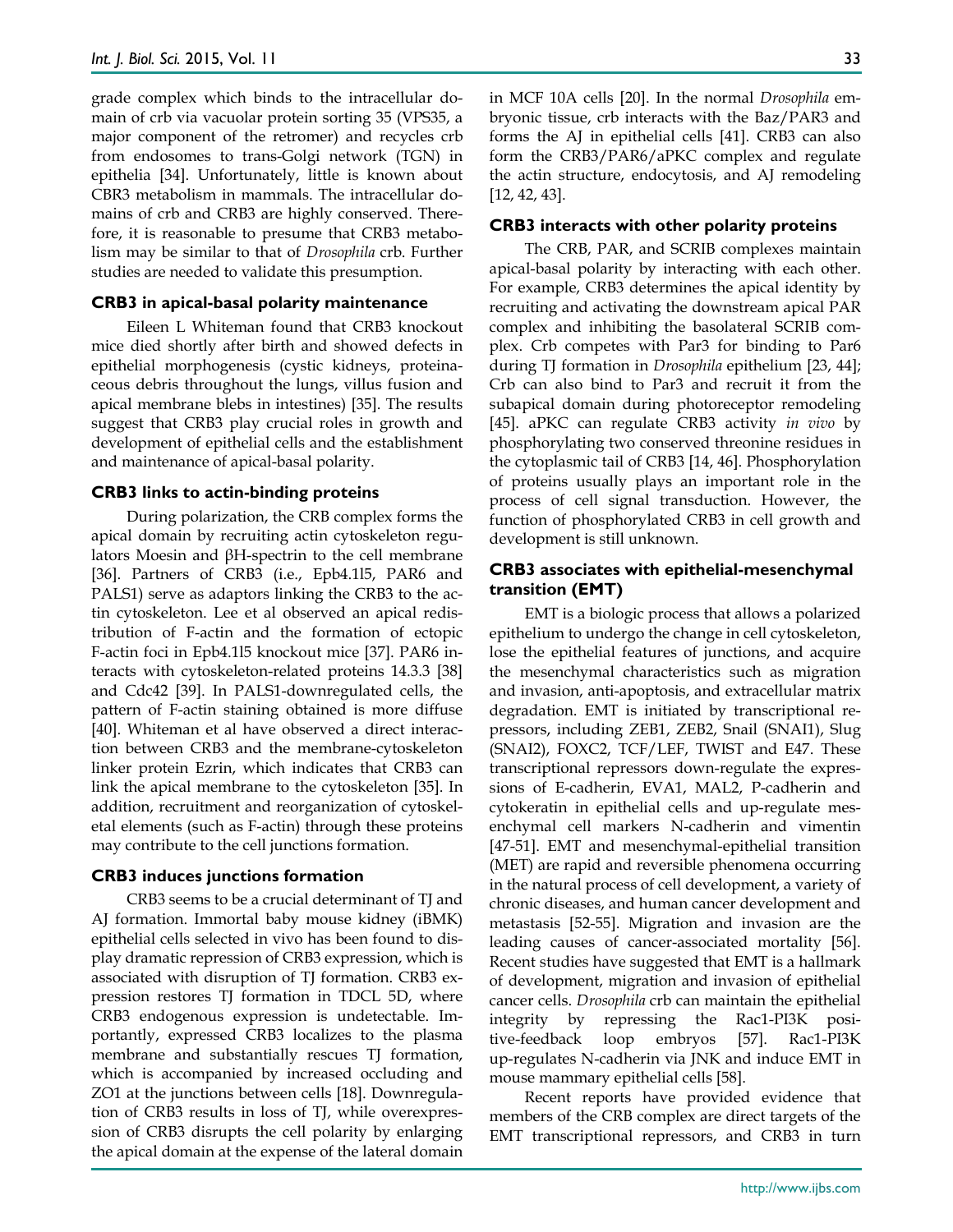affects on the expression of EMT transcriptional repressors. It has been found that CRB3, PATJ and PALS1 are up-regulated after the E-cadherin repressor ZEB1 is silenced in colorectal carcinoma cells SW480 and undifferentiated breast tumor cells MDA-MB-231 [59, 60]. The transcriptional repressor Snail alters epithelial cell polarity by repressing the transcription of CRB3 and abolishing the localization of Par and CRB complexes at cell-cell junctions in MDCK cells [61]. ZEB1 or Snail/Slug represses the mRNA expressions of CRB3 by directly binding to their promoter elements in normal and transformed epithelial cell lines [62]. CRB3 knockdown increases the expression of Snail in TGF-β-treated Eph4 cells grown at high density [63]. These findings suggest that CRB3 may inhibit the process of EMT via transcriptional repressors such as ZEB1 or Snail/Slug.

## **CRB3 in cancer**

Cancer development is a multistep process caused by initial benign overproliferation and inhibition of apoptosis. The process by which benign cells are transformed to malignant cancer cells includes altered cell-matrix junctions and migration and metastasis to distal parts. Mammalian organs mainly consist of epithelial cells and epithelial cells are the source of approximately 90% of human cancers. Changes in multiple polarity proteins have been found in cancer tissues. For example, PAR6 is up-regulated in breast cancer cells and it induces cell proliferation by interacting with aPKC and cdc42 [64, 65]. Depletion of SCRIB in *Drosophila* cells results in activation of downstream oncogenes such as c-myc, destroying cell polarity, blocking 3D morphogenesis of cells, inhibiting apoptosis, enhancing proliferation, and promoting carcinogenesis [66].

Loss of CRB3 occurs concomitantly with increased expression of vimentin and reduced expression of E-cadherin, two important hallmarks of EMT. In addition, the expression level of CRB3 negatively correlates with migration and invasion of the mouse kidney epithelial cells. Reduced expression of the murine CRB3 gene also can promote carcinogenesis of kidney epithelia [18]. Loss of CRB3 enhances TGF-β signaling and predisposes cells to TGF-β-mediated EMT in mouse mammary epithelia [63].The above studies show that loss of CRB3 may favor EMT and migration and invasion of cancer cells. Presently, studies have been mainly focused on the regulatory role of CRB3 in Hippo and Notch signaling.

## **CRB3 regulates Hippo signaling**

The molecular mechanism by which CRB3 exerts its cancer suppressive function may be related to its interaction with the Hippo signaling [9, 10, 67]. The Hippo signaling is a critical regulator of cell cycle, proliferation, apoptosis, differentiation and contact inhibition [68]. CRB3 regulates proliferation and apoptosis via mediation of the Hippo signaling. Crb suppresses cancer development in *Drosophila* by regulating the Hippo signaling via the FERM-domain protein Expanded [9, 10, 67]. However, the mechanism underlying the interaction between CRB3 and Hippo signaling in human is unclear. It has been suggested that FRMD6/Willin is a homologue of Expanded [69], and it also has an FERM domain. Whether CRB3 regulates the Hippo signaling in human needs to be further verified [70]. FRMD6/Willin may be regulated by CRB3 and forms a complex with KIBRA and MER. The complex ultimately phosphorylates the transcription co-activator Yes-associated protein (YAP)/the transcriptional co-activator with PDZ-binding domain (TAZ, also known as WWTR1). The phosphorylated YAP/TAZ binds to the 14-3-3 protein and is retained in cytoplasm. Cytoplasmic YAP/TAZ suppresses TGF-β signaling, which in turn prevents the nuclear accumulation of the SMAD complex and inhibits the Wnt/β-catenin signaling [71-74]. Inhibition of the Wnt/β-catenin signaling downregulates TJ markers ZO1 and E-cadherin, induces EMT [63], and ultimately triggers cancer metastasis [70, 75, 76].

Direct biochemical interactions between proteins are indicated by solid lines. Dashed lines indicate genetic interactions for which no direct interactions have been reported. Arrowed and blunted ends indicate activation and inhibition, respectively.

## **CRB3 regulates Notch signaling**

The Notch signaling is involved in regulating many processes (proliferation, differentiation, cell death, and cell fate) during development and renewal of adult tissues [77]. The Notch signaling mediates TGF-β-induced EMT through the induction of Snail [78]. The Notch function changes during the development of cell differentiation and can be either oncogenic or tumour-suppressive, depending on cellular context [79]. Crb has been shown to prevent endocytosis of the Notch receptor and/or its ligand Delta in *Drosophila* and *zebrafish* by directly interacting with these proteins via its lager extracellular structure; this may also negatively affect the epithelial tissue growth [11, 80, 81]. However, overexpression of human CRB3 does not have this effect on Notch signaling in mammalian cells [80]. *Drosophila* crb and human CRB3 have different roles in the Notch signaling because crb interacts with the Notch signaling mainly via the extracellular section of crb, whereas the extracellular CRB3 contains only signal peptide.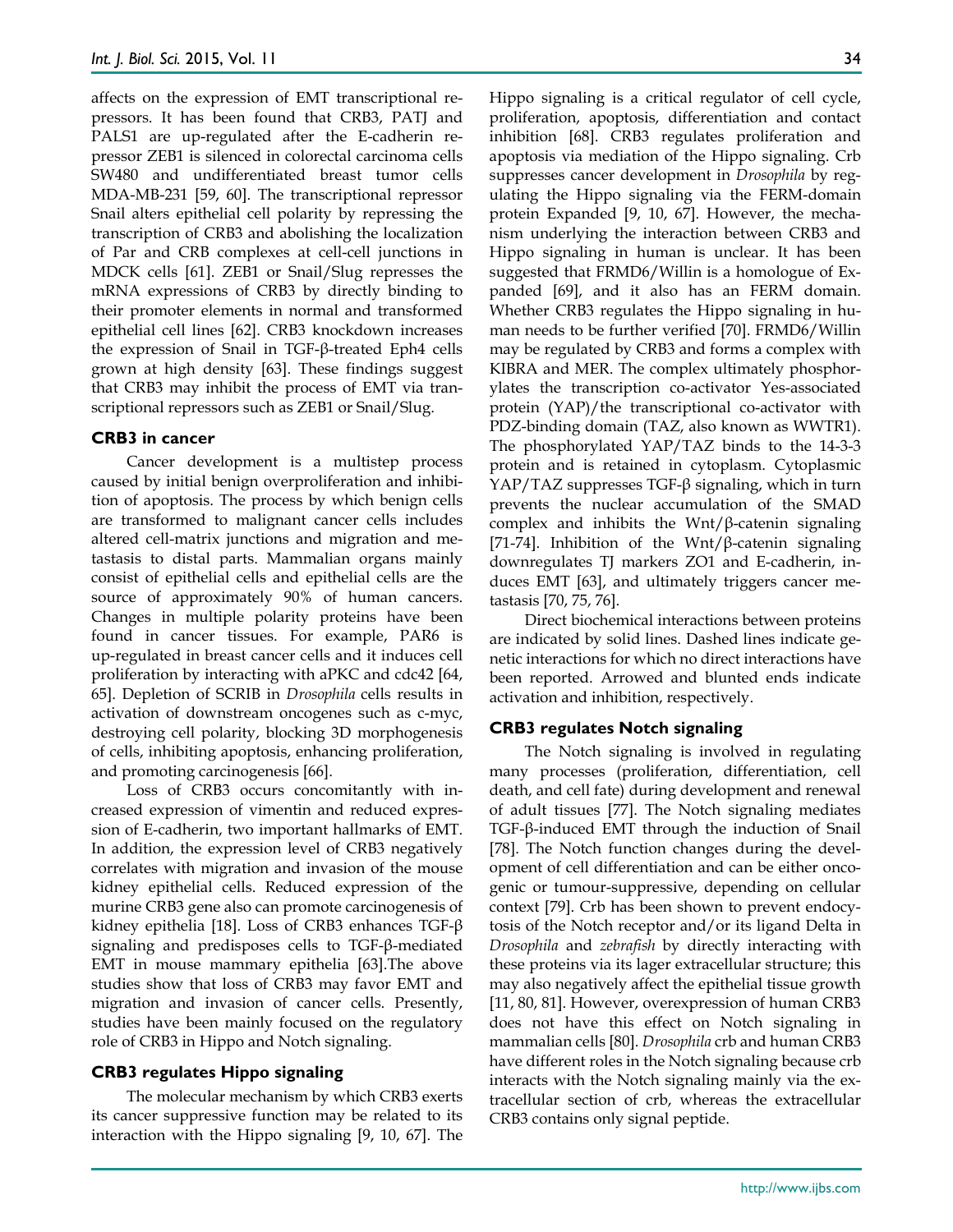

**Fig 3.** Schematic model of CRB3 in carcinogenesis and Hippo signaling cascade in mammals.

# **Conclusion**

CRB3 is an essential determinant of epithelial apical identity in epithelia. CRB3 maintains apical-basal polarity by ensuring the delivery and stabilization of junctional proteins and interacting with other polarity proteins such as ZO1 and PAR6. CRB3 is mainly deposited in the plasma membrane; therefore, it may mediate the extracellular signal transduction in cancer development via intracellular signal, such as Hippo signal. However, little is known about its mechanisms. Currently, most CRB studies are done on *Drosophila*. *Drosophila* crb greatly differs in the structure from mammalian CRB3; therefore, studies

on mammalian CRB3 are needed. Based on the above review, new questions arise: Does CRB3 inhibit the Hippo signal by directly affecting Willin? Does CRB3 regulate activation of the Notch and other signals and how? In-depth research is needed to reveal the role of CRB3 in tumorigenesis.

Together, CRB3 plays important roles in epithelial polarity maintenance and may relate to cancer development. Understanding of CRB3-related molecular signaling pathways and their interactions with CRB3 will be of great help in exploitation of possible therapeutic interventions for cancers.

# **Acknowledgement**

This work was financially supported by the National Natural Science Foundation of China (No. 81272342) and Program for New Century Excellent Talents, Ministry of Education of China (No.NCET-10-0677).

## **Competing Interests**

The authors have declared that no competing interest exists.

## **References**

- Nelson WJ. Adaptation of core mechanisms to generate cell polarity. Nature. 2003; 422: 766-74.
- 2. Ellenbroek SI, Iden S, Collard JG. Cell polarity proteins and cancer. Seminars in cancer biology. 2012; 22: 208-15.
- 3. Muthuswamy SK, Xue B. Cell polarity as a regulator of cancer cell behavior plasticity. Annual review of cell and developmental biology. 2012; 28: 599-625.
- 4. Drubin DG, Nelson WJ. Origins of cell polarity. Cell. 1996; 84: 335-44. 5. Miyoshi J, Takai Y. Structural and functional associations of apical junctions
- with cytoskeleton. Biochimica et biophysica acta. 2008; 1778: 670-91.
- 6. Suzuki A, Ohno S. The PAR-aPKC system: lessons in polarity. Journal of cell science. 2006; 119: 979-87.
- 7. Matter K, Balda MS. Signalling to and from tight junctions. Nature reviews Molecular cell biology. 2003; 4: 225-36.
- 8. Bilder D. Epithelial polarity and proliferation control: links from the Drosophila neoplastic tumor suppressors. Genes Dev. 2004; 18: 1909-25.
- 9. Ling C, Zheng Y, Yin F, Yu J, Huang J, Hong Y, et al. The apical transmembrane protein Crumbs functions as a tumor suppressor that regulates Hippo signaling by binding to Expanded. Proceedings of the National Academy of Sciences of the United States of America. 2010; 107: 10532-7.
- 10. Parsons LM, Grzeschik NA, Allott ML, Richardson HE. Lgl/aPKC and Crb regulate the Salvador/Warts/Hippo pathway. Fly (Austin). 2010; 4: 288-93.
- 11. Richardson EC, Pichaud F. Crumbs is required to achieve proper organ size control during Drosophila head development. Development. 2010; 137: 641-50.
- 12. Lee M, Vasioukhin  $\dot{V}$ . Cell polarity and cancer--cell and tissue polarity as a non-canonical tumor suppressor. Journal of cell science. 2008; 121: 1141-50.
- 13. Hirose T, Izumi Y, Nagashima Y, Tamai-Nagai Y, Kurihara H, Sakai T, et al. Involvement of ASIP/PAR-3 in the promotion of epithelial tight junction formation. Journal of cell science. 2002; 115: 2485-95.
- 14. Assemat E, Bazellieres E, Pallesi-Pocachard E, Le Bivic A, Massey-Harroche D. Polarity complex proteins. Biochimica et biophysica acta. 2008; 1778: 614-30.
- 15. Omori Y, Malicki J. oko meduzy and related crumbs genes are determinants of apical cell features in the vertebrate embryo. Current biology : CB. 2006; 16: 945-57.
- 16. Alves CH, Sanz AS, Park B, Pellissier LP, Tanimoto N, Beck SC, et al. Loss of CRB2 in the mouse retina mimics human retinitis pigmentosa due to mutations in the CRB1 gene. Human molecular genetics. 2013; 22: 35-50.
- 17. Bulgakova NA, Knust E. The Crumbs complex: from epithelial-cell polarity to retinal degeneration. Journal of cell science. 2009; 122: 2587-96.
- 18. Karp CM, Tan TT, Mathew R, Nelson D, Mukherjee C, Degenhardt K, et al. Role of the polarity determinant crumbs in suppressing mammalian epithelial tumor progression. Cancer research. 2008; 68: 4105-15.
- 19. Elsum I, Yates L, Humbert PO, Richardson HE. The Scribble-Dlg-Lgl polarity module in development and cancer: from flies to man. Essays in biochemistry. 2012; 53: 141-68.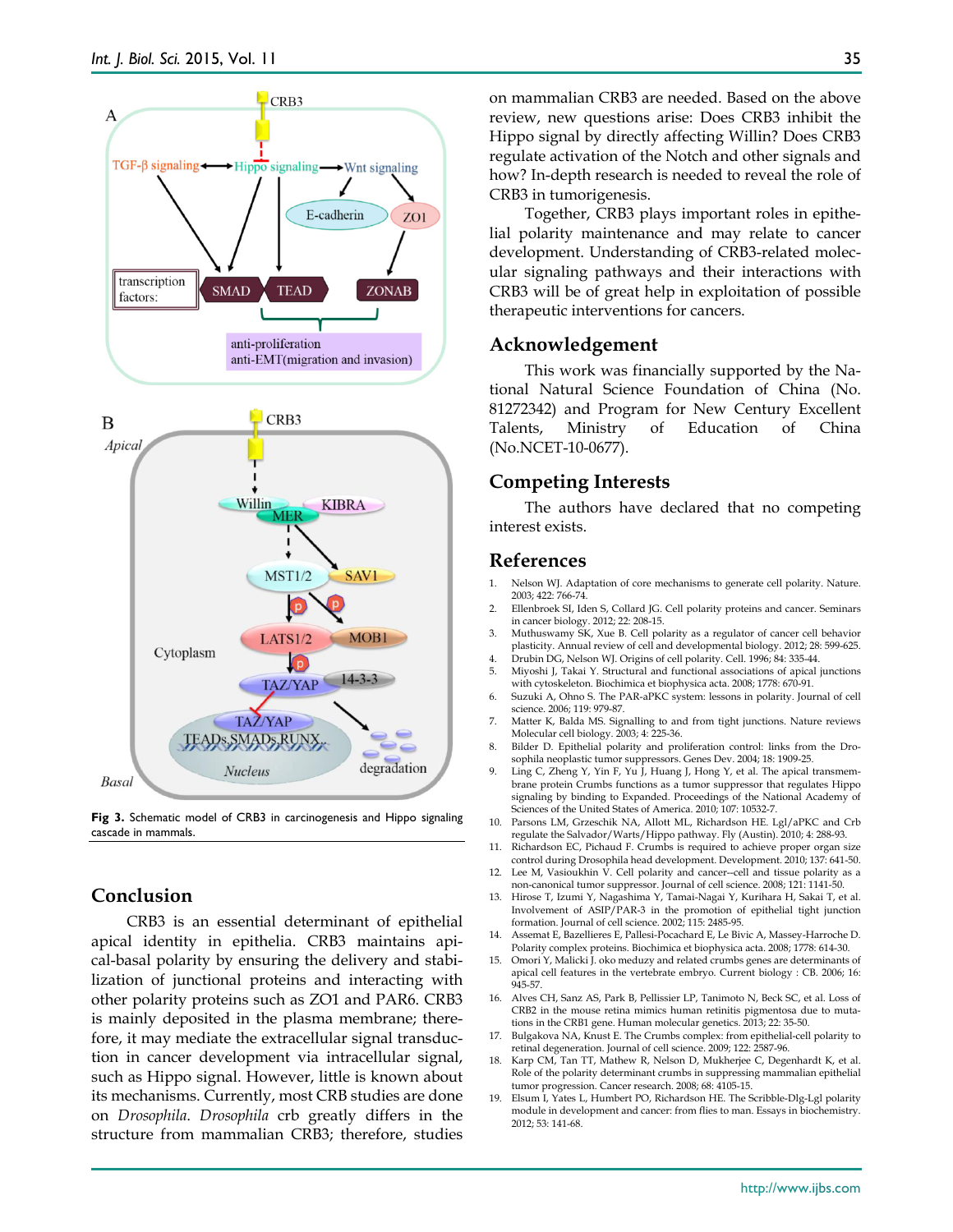- 20. Fogg VC, Liu CJ, Margolis B. Multiple regions of Crumbs3 are required for tight junction formation in MCF10A cells. Journal of cell science. 2005; 118: 2859-69.
- 21. Gosens I, Sessa A, den Hollander AI, Letteboer SJ, Belloni V, Arends ML, et al. FERM protein EPB41L5 is a novel member of the mammalian CRB–MPP5 polarity complex. Experimental cell research. 2007; 313: 3959-70.
- 22. Lemmers C, Medina E, Delgrossi MH, Michel D, Arsanto JP, Le Bivic A. hINADl/PATJ, a homolog of discs lost, interacts with crumbs and localizes to tight junctions in human epithelial cells. The Journal of biological chemistry. 2002; 277: 25408-15.
- 23. Lemmers C, Michel D, Lane-Guermonprez L, Delgrossi MH, Medina E, Arsanto JP, et al. CRB3 binds directly to Par6 and regulates the morphogenesis of the tight junctions in mammalian epithelial cells. Molecular biology of the cell. 2004; 15: 1324-33.
- Yu H, Chen JK, Feng S, Dalgarno DC, Brauer AW, Schreiber SL. Structural basis for the binding of proline-rich peptides to SH3 domains. Cell. 1994; 76: 933-45.
- 25. Balda MS, Matter K. The tight junction protein ZO-1 and an interacting transcription factor regulate ErbB-2 expression. The EMBO journal. 2000; 19: 2024-33.
- 26. Balda MS, Garrett MD, Matter K. The ZO-1-associated Y-box factor ZONAB regulates epithelial cell proliferation and cell density. The Journal of cell biology. 2003; 160: 423-32.
- 27. Fan S, Fogg V, Wang Q, Chen XW, Liu CJ, Margolis B. A novel Crumbs3 isoform regulates cell division and ciliogenesis via importin beta interactions. The Journal of cell biology. 2007; 178: 387-98.
- 28. Hurd TW, Gao L, Roh MH, Macara IG, Margolis B. Direct interaction of two polarity complexes implicated in epithelial tight junction assembly. Nature cell biology. 2003; 5: 137-42.
- 29. Roh MH, Fan S, Liu CJ, Margolis B. The Crumbs3-Pals1 complex participates in the establishment of polarity in mammalian epithelial cells. Journal of cell science. 2003; 116: 2895-906.
- Schluter MA, Pfarr CS, Pieczynski J, Whiteman EL, Hurd TW, Fan S, et al. Trafficking of Crumbs3 during cytokinesis is crucial for lumen formation. Molecular biology of the cell. 2009; 20: 4652-63.
- 31. A S. Investigation of Role of CRB3a in Tumorigenesis and Further Characterization of Its Roles Through Binding Partner Analysis. Université Laval. 2012.
- 32. Martin-Belmonte F, Perez-Moreno M. Epithelial cell polarity, stem cells and cancer. Nature reviews Cancer. 2012; 12: 23-38.
- 33. Lu H, Bilder D. Endocytic control of epithelial polarity and proliferation in Drosophila. Nature cell biology. 2005; 7: 1232-9.
- 34. Zhou B, Wu Y, Lin X. Retromer regulates apical-basal polarity through recycling Crumbs. Developmental biology. 2011; 360: 87-95.
- 35. Whiteman EL, Fan S, Harder JL, Walton KD, Liu CJ, Soofi A, et al. Crumbs3 is essential for proper epithelial development and viability. Molecular and cellular biology. 2014; 34: 43-56.
- 36. Medina E, Williams J, Klipfell E, Zarnescu D, Thomas G, Le Bivic A. Crumbs interacts with moesin and beta(Heavy)-spectrin in the apical membrane skeleton of Drosophila. The Journal of cell biology. 2002; 158: 941-51.
- 37. Jensen AM, Westerfield M. Zebrafish mosaic eyes is a novel FERM protein required for retinal lamination and retinal pigmented epithelial tight junction formation. Current biology : CB. 2004; 14: 711-7.
- 38. Etienne-Manneville S, Manneville J-B, Nicholls S, Ferenczi MA, Hall A. Cdc42 and Par6–PKCζ regulate the spatially localized association of Dlg1 and APC to control cell polarization. The Journal of cell biology. 2005; 170: 895-901.
- 39. Grindstaff KK, Yeaman C, Anandasabapathy N, Hsu S-C, Rodriguez-Boulan E, Scheller RH, et al. Sec6/8 complex is recruited to cell–cell contacts and specifies transport vesicle delivery to the basal-lateral membrane in epithelial cells. Cell. 1998; 93: 731-40.
- 40. van Rossum AG, Aartsen WM, Meuleman J, Klooster J, Malysheva A, Versteeg I, et al. Pals1/Mpp5 is required for correct localization of Crb1 at the subapical region in polarized Müller glia cells. Human molecular genetics. 2006; 15: 2659-72.
- 41. Campbell K, Knust E, Skaer H. Crumbs stabilises epithelial polarity during tissue remodelling. Journal of cell science. 2009; 122: 2604-12.
- 42. Georgiou M, Marinari E, Burden J, Baum B. Cdc42, Par6, and aPKC regulate Arp2/3-mediated endocytosis to control local adherens junction stability. Current biology : CB. 2008; 18: 1631-8.
- 43. Leibfried A, Fricke R, Morgan MJ, Bogdan S, Bellaiche Y. Drosophila Cip4 and WASp define a branch of the Cdc42-Par6-aPKC pathway regulating E-cadherin endocytosis. Current biology : CB. 2008; 18: 1639-48.
- 44. Morais-de-Sa E, Mirouse V, St Johnston D. aPKC phosphorylation of Bazooka defines the apical/lateral border in Drosophila epithelial cells. Cell. 2010; 141: 509-23.
- 45. Walther RF, Pichaud F. Crumbs/DaPKC-dependent apical exclusion of Bazooka promotes photoreceptor polarity remodeling. Current biology : CB. 2010; 20: 1065-74.
- 46. Sotillos S, Diaz-Meco MT, Caminero E, Moscat J, Campuzano S. DaPKC-dependent phosphorylation of Crumbs is required for epithelial cell polarity in Drosophila. The Journal of cell biology. 2004; 166: 549-57.
- 47. Wirtz D, Konstantopoulos K, Searson PC. The physics of cancer: the role of physical interactions and mechanical forces in metastasis. Nature reviews Cancer. 2011; 11: 512-22.
- 48. Chua KN, Poon KL, Lim J, Sim WJ, Huang RY, Thiery JP. Target cell movement in tumor and cardiovascular diseases based on the epitheli-

al-mesenchymal transition concept. Advanced drug delivery reviews. 2011; 63: 558-67.

- 49. Berx G, Raspe E, Christofori G, Thiery JP, Sleeman JP. Pre-EMTing metastasis? Recapitulation of morphogenetic processes in cancer. Clinical & experimental metastasis. 2007; 24: 587-97.
- 50. Yang J, Weinberg RA. Epithelial-mesenchymal transition: at the crossroads of development and tumor metastasis. Developmental cell. 2008; 14: 818-29.
- 51. Castro Alves C, Rosivatz E, Schott C, Hollweck R, Becker I, Sarbia M, et al. Slug is overexpressed in gastric carcinomas and may act synergistically with SIP1 and Snail in the down-regulation of E-cadherin. The Journal of pathology. 2007; 211: 507-15.
- 52. Shapiro IM, Cheng AW, Flytzanis NC, Balsamo M, Condeelis JS, Oktay MH, et al. An EMT-driven alternative splicing program occurs in human breast cancer and modulates cellular phenotype. PLoS genetics. 2011; 7: e1002218.
- Savagner P. The epithelial-mesenchymal transition (EMT) phenomenon. Annals of oncology : official journal of the European Society for Medical Oncology / ESMO. 2010; 21 Suppl 7: vii89-92.
- Thiery JP, Acloque H, Huang RY, Nieto MA. Epithelial-mesenchymal transitions in development and disease. Cell. 2009; 139: 871-90.
- 55. Savagner P, Kusewitt DF, Carver EA, Magnino F, Choi C, Gridley T, et al. Developmental transcription factor slug is required for effective re-epithelialization by adult keratinocytes. Journal of cellular physiology. 2005; 202: 858-66.
- 56. Sanaa Al Saleh LHS, Yunus A. Luqmani. Signalling pathways involved in endocrine resistance in breast cancer and associations with epithelial to mesenchymal transition (Review). International Journal of Oncology. 2011; 38: 1197-217.
- 57. Chartier FJ, Hardy EJ, Laprise P. Crumbs controls epithelial integrity by inhibiting Rac1 and PI3K. Journal of cell science. 2011; 124: 3393-8.
- 58. Shintani Y, Wheelock MJ, Johnson KR. Phosphoinositide-3 kinase-Rac1-c-Jun NH2-terminal kinase signaling mediates collagen I-induced cell scattering and up-regulation of N-cadherin expression in mouse mammary epithelial cells. Molecular biology of the cell. 2006; 17: 2963-75.
- 59. Aigner K, Dampier B, Descovich L, Mikula M, Sultan A, Schreiber M, et al. The transcription factor ZEB1 (deltaEF1) promotes tumour cell dedifferentiation by repressing master regulators of epithelial polarity. Oncogene. 2007; 26: 6979-88.
- 60. Spaderna S, Schmalhofer O, Wahlbuhl M, Dimmler A, Bauer K, Sultan A, et al. The transcriptional repressor ZEB1 promotes metastasis and loss of cell polarity in cancer. Cancer research. 2008; 68: 537-44.
- 61. Whiteman EL, Liu CJ, Fearon ER, Margolis B. The transcription factor snail represses Crumbs3 expression and disrupts apico-basal polarity complexes. Oncogene. 2008; 27: 3875-9.
- 62. Godde NJ, Galea RC, Elsum IA, Humbert PO. Cell polarity in motion: redefining mammary tissue organization through EMT and cell polarity transitions. J Mammary Gland Biol Neoplasia. 2010; 15: 149-68.
- 63. Varelas X, Samavarchi-Tehrani P, Narimatsu M, Weiss A, Cockburn K, Larsen BG, et al. The Crumbs complex couples cell density sensing to Hippo-dependent control of the TGF-beta-SMAD pathway. Developmental cell. 2010; 19: 831-44.
- 64. Warner SJ, Yashiro H, Longmore GD. The Cdc42/Par6/aPKC polarity complex regulates apoptosis-induced compensatory proliferation in epithelia. Current biology : CB. 2010; 20: 677-86.
- 65. Nolan ME, Aranda V, Lee S, Lakshmi B, Basu S, Allred DC, et al. The polarity protein Par6 induces cell proliferation and is overexpressed in breast cancer. Cancer research. 2008; 68: 8201-9.
- Zhan L, Rosenberg A, Bergami KC, Yu M, Xuan Z, Jaffe AB, et al. Deregulation of scribble promotes mammary tumorigenesis and reveals a role for cell polarity in carcinoma. Cell. 2008; 135: 865-78.
- Robinson BS, Huang J, Hong Y, Moberg KH. Crumbs regulates Salvador/Warts/Hippo signaling in Drosophila via the FERM-domain protein Expanded. Current biology : CB. 2010; 20: 582-90.
- 68. McCaffrey LM, Macara IG. Epithelial organization, cell polarity and tumorigenesis. Trends in cell biology. 2011; 21: 727-35.
- Visser-Grieve S, Hao Y, Yang X. Human homolog of Drosophila expanded, hEx, functions as a putative tumor suppressor in human cancer cell lines independently of the Hippo pathway. Oncogene. 2011; 31: 1189-95.
- 70. Zhao B, Tumaneng K, Guan KL. The Hippo pathway in organ size control, tissue regeneration and stem cell self-renewal. Nature cell biology. 2011; 13: 877-83.
- 71. Mauviel A, Nallet-Staub F, Varelas X. Integrating developmental signals: a Hippo in the (path)way. Oncogene. 2012; 31: 1743-56.
- 72. Harvey KF, Hariharan IK. The hippo pathway. Cold Spring Harbor perspectives in biology. 2012; 4: a011288.
- 73. Varelas X, Miller BW, Sopko R, Song S, Gregorieff A, Fellouse FA, et al. The Hippo pathway regulates Wnt/beta-catenin signaling. Developmental cell. 2010; 18: 579-91.
- 74. Pan D. The hippo signaling pathway in development and cancer. Developmental cell. 2010; 19: 491-505.
- Varelas X, Wrana JL. Coordinating developmental signaling: novel roles for the Hippo pathway. Trends in cell biology. 2012; 22: 88-96.
- 76. Chan SW, Lim CJ, Guo K, Ng CP, Lee I, Hunziker W, et al. A role for TAZ in migration, invasion, and tumorigenesis of breast cancer cells. Cancer research. 2008; 68: 2592-8.
- 77. Ilagan MX, Kopan R. SnapShot: notch signaling pathway. Cell. 2007; 128: 1246.